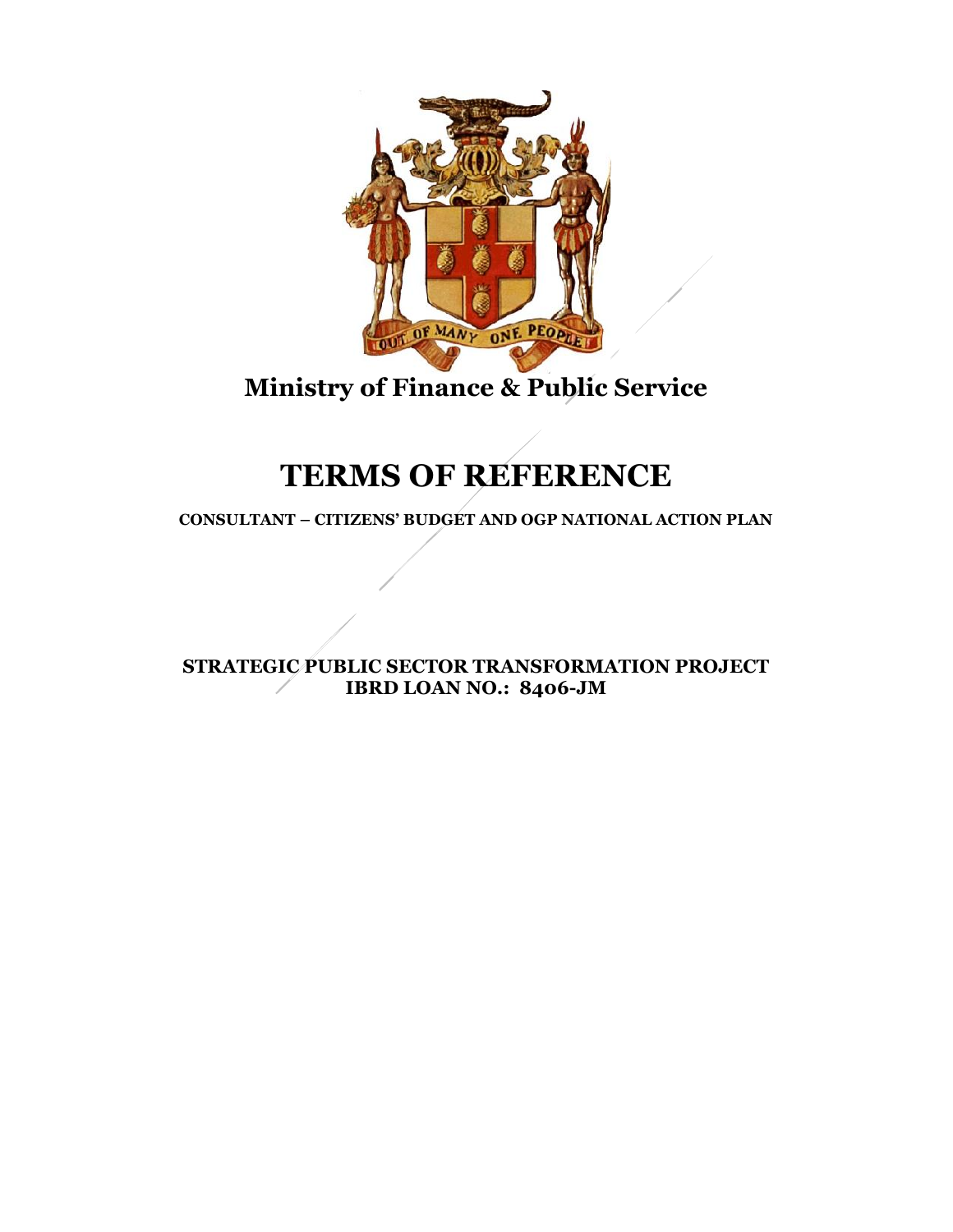#### **1. BACKGROUND**

The Government of Jamaica has expressed its intention to join the Open Government Partnership (OGP), a multilateral initiative that aims to secure concrete commitments from governments to promote transparency, empower citizens, fight corruption, and harness new technologies to strengthen governance.

The Open Government Partnership formally launched on September 20, 2011, when the 8 founding governments (Brazil, Indonesia, Mexico, Norway, the Philippines, South Africa, the United Kingdom and the United States) endorsed the Open Government Declaration, and announced their country action plans. Since 2011, OGP has welcomed the commitment of 67 additional governments to join the Partnership.

Jamaica is the latest entrant to this global community, in keeping with the Government of Jamaica's commitment to "re-orient the composition of the budget toward growth-enhancing spending, shift our tax system from direct to indirect taxes, better protect society's most vulnerable and make our government more efficient and effective."<sup>1</sup>

This signals a strong commitment to carry forward a more inclusive governance framework in terms of budgetary allocations, sectoral priorities and monitoring and oversight of public expenditure. This also calls for greater participation, openness and transparency in the budget process by the citizens. With Jamaica announcing its intention to join the OGP in December 2016, the current government has shown strong leadership to deepen citizen engagement in public financial management processes and monitoring of budget implementation. Over the course of the next year, it has to follow through with its commitment to publish a Citizens Budget and draw up an OGP National Action Plan.

# **2. STRATEGIC PUBLIC SECTOR TRANSFORMATION PROJECT (SPSTP)**

The Government of Jamaica is the beneficiary of an investment loan from the World Bank. The Strategic Public Sector Transformation Project (IBRD Loan No.- 8406-JM) will, *inter alia*, assist in strengthening transparency, accountability and efficiency of public investments in order to achieve sustained and inclusive economic growth with fiscal stability.

The project has six components. This consultancy falls under Component 2: Strengthening the Budget Preparation Process and Results Based Budgeting. This includes the establishment of a participatory budgeting process through the

 $1 \text{ http://www.imf.org/external/pubs/ft/scr/2016/cr16350.pdf}$  (Appendix 1)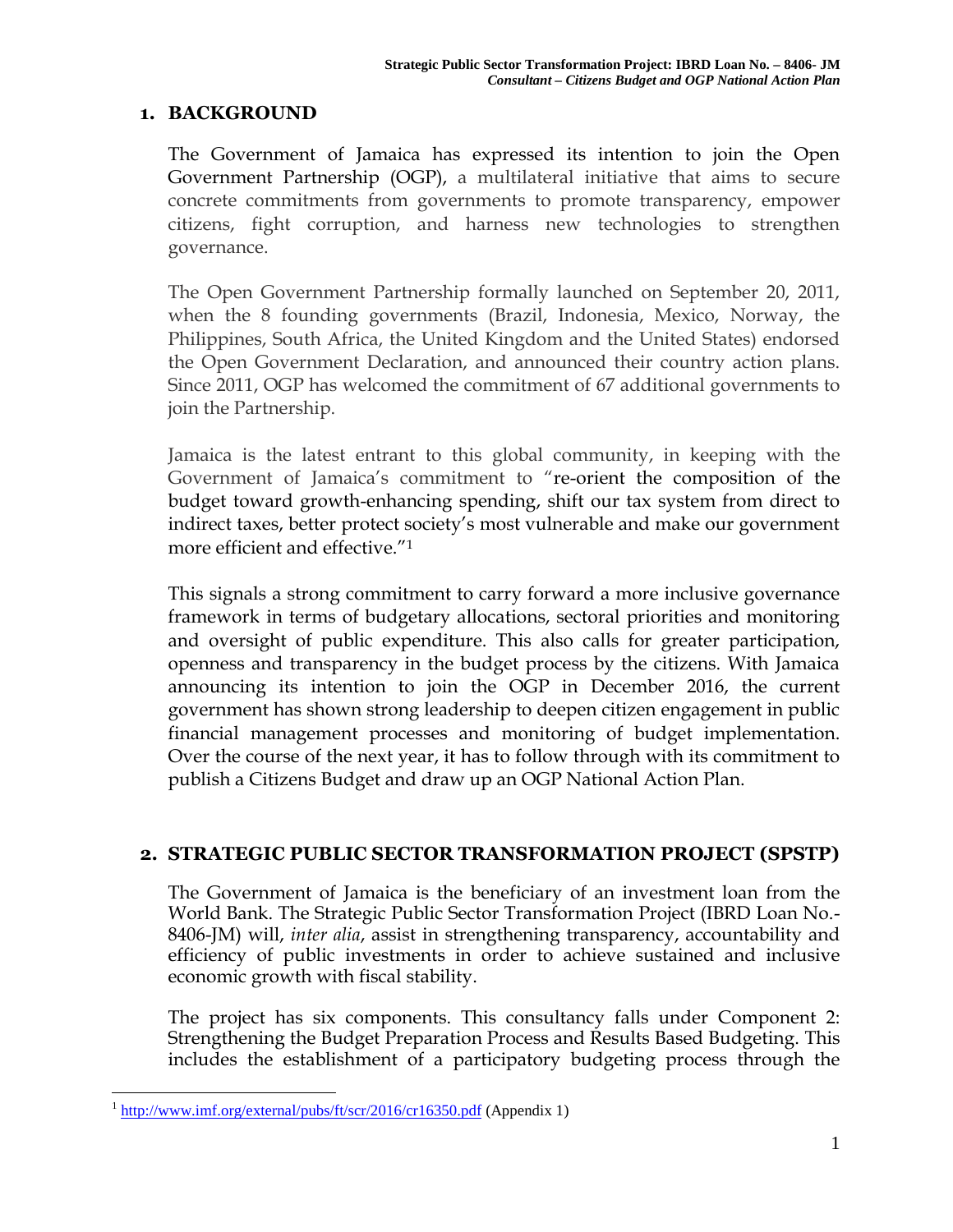carrying out of thematic meetings including citizens, NGOs, universities and business representatives. As a first step, citizens need to gain knowledge and develop the capacity to analyze and discuss GoJ policies and programs. This is also one of the core commitments of the OGP national action plan mentioned above. The publication of the Citizens' Budget will provide such a document by detailing the budget process, explaining the government's expenditure priorities, and widely disseminating this information through traditional and digital media.

# **3. OBJECTIVES OF THIS CONSULTANCY**

This consultancy is to provide support to the Ministry of Finance and Public Service to facilitate the publication of a Citizens Budget for the year 2017-18.

Additionally, the consultancy seeks to develop a roadmap for the OGP National Action Plan that will provide GoJ with concrete action points and timeline for submission of the NAP by June 30, 2018.

# **4. SCOPE OF WORK**

In order to achieve these objectives, the Consultant will be required to undertake the following tasks:

- 1. Citizens Budget
	- Undertake a global review of Citizens Budget initiatives
	- Conduct a survey of existing literature on Citizens Budget in Jamaica
	- Liaise with MoFPS to agree on the structure of the Citizens Budget in the context of review of national and global experience
	- Examine previous budget documents and analyse revenue and expenditure indicators, listing those most relevant for Citizens Budget
	- Hold consultations with MoFPS and other MDAs to finalize the content of the Citizens Budget
	- Liaise with professional layout designer to prepare a draft Citizens Budget
	- Finalize and publish Citizens Budget following the tabling of the 2017-18 budget in Parliament in March 2018
- 2. OGP National Action Plan
	- Review existing NAPs available from the Open Government Partnership website (www.opengovpartnership.org)
	- Prepare discussion paper on objectives, commitments and indicators relevant to Jamaica
	- Hold consultations with MoFPS and other MDAs to determine list of objectives, commitments and indicators to include in NAP
	- Conduct workshop with government, academia and civil society organizations to provide input into the NAP as required by OGP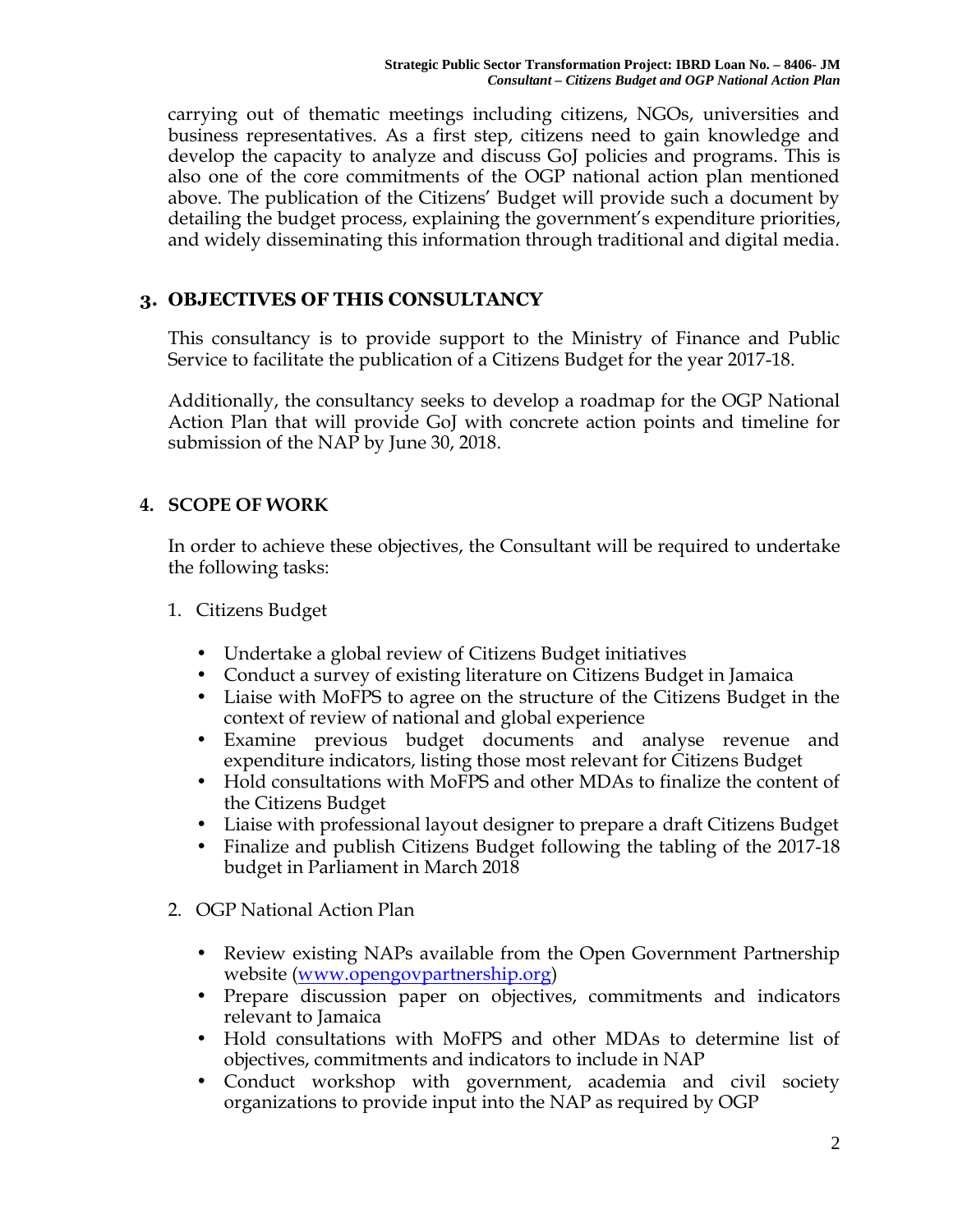Submit detailed note on the outcome of consultations and propose a workplan and timeline, keeping to the OGP deadline of June 30, 2018

# **5. KEY DELIVERABLES (Output/Results to be achieved)**

The following are expected deliverables for this consultancy:

- 1. Citizens Budget
	- Survey of domestic and international experiences in Citizens Budget
	- Draft list of indicators and analysis to be included in Citizens Budget
	- Report on consultations with MoFPS, MDAs and other key stakeholders
	- Finalization and publication of Citizens Budget for 2017-18

#### 2. OGP National Action Plan

- Discussion paper on proposed NAP objectives, commitments and targets
- High-level workshop with MDAs, CSOs and other key stakeholders
- Policy Note on workplan, milestones and OGP compliant NAP process

# **6. CHARACTERISTICS OF THE CONSULTANCY**

- **Level of effort:** Part-time level (20 man hours per week)
- **Duration of contract:** Six months (October 2017-March 2018)
- **Location:** Jamaica
- **Type of Consultancy:** Individual Consultant
- **Type of contract:** Lump sum (upon submission of outlined deliverables)

# **Schedule of Deliverables**

Citizens Budget

- o Survey of Citizens Budget End October
- o Report of Citizens Budget consultations End November
- o Draft Citizens Budget Mid December
- o Final Citizens Budget At the time of budget submission (March 2018)

OGP National Action Plan

- o NAP discussion paper Mid November
- o High Level Workshop –Mid January
- o Policy Note and Workplan –End January

# **7. QUALIFICATIONS, EXPERIENCE & COMPETENCIES**

Post-graduate degree in economics, public administration or public policy; or